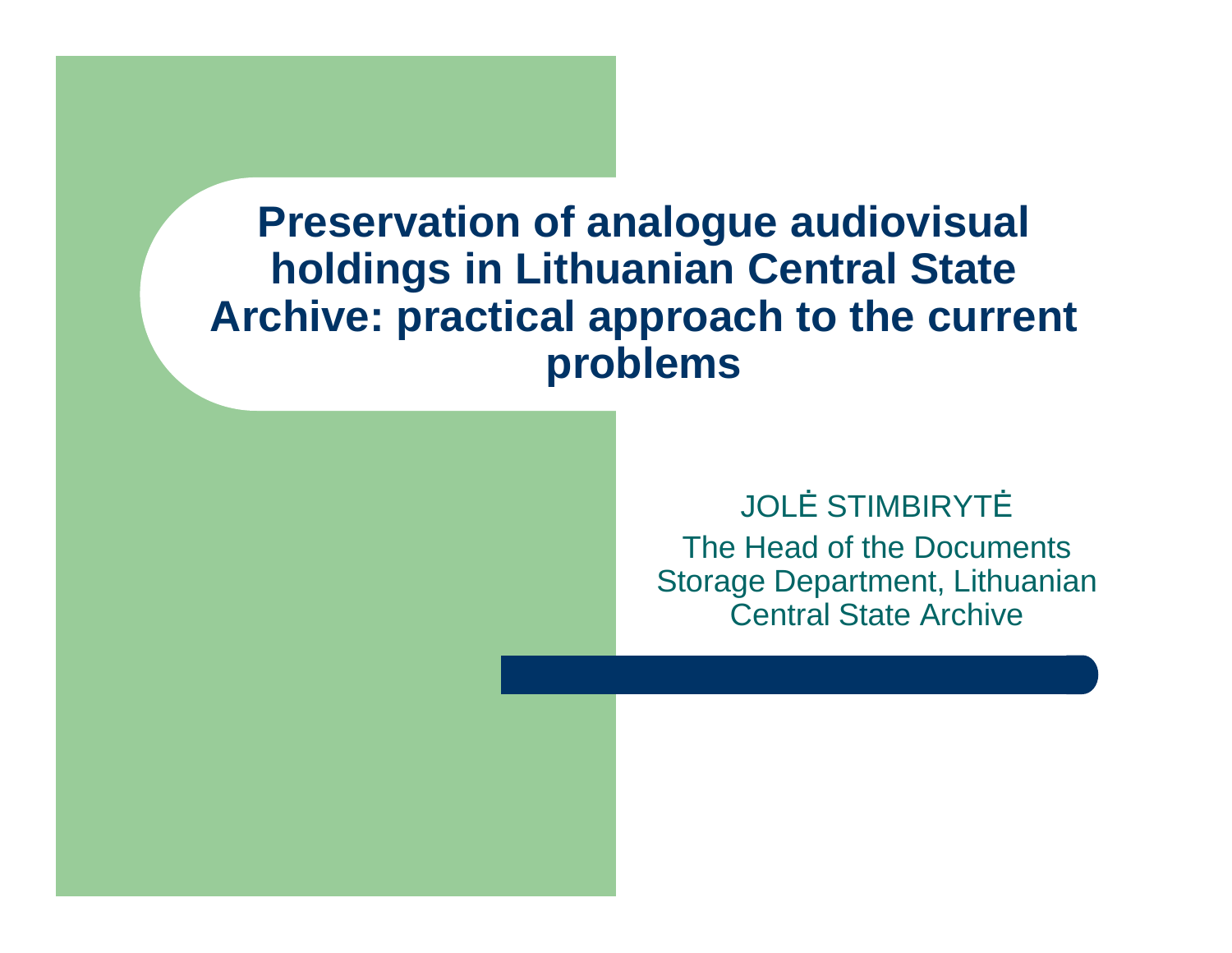- Lithuanian Central State Archive the biggest one within the state archival service
- The only state archive where audiovisual documents are stored
- The main mission collecting, safeguarding, providing public access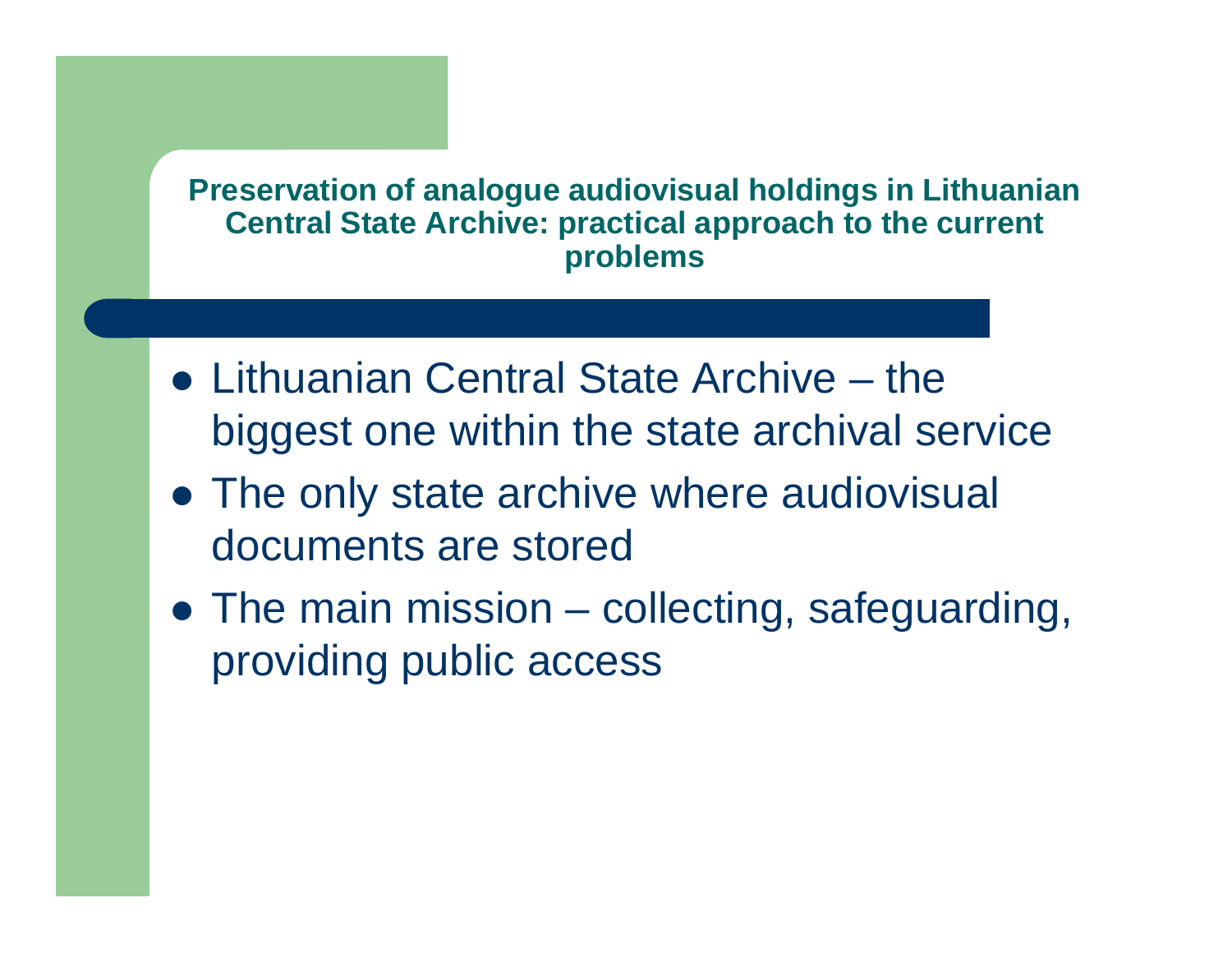

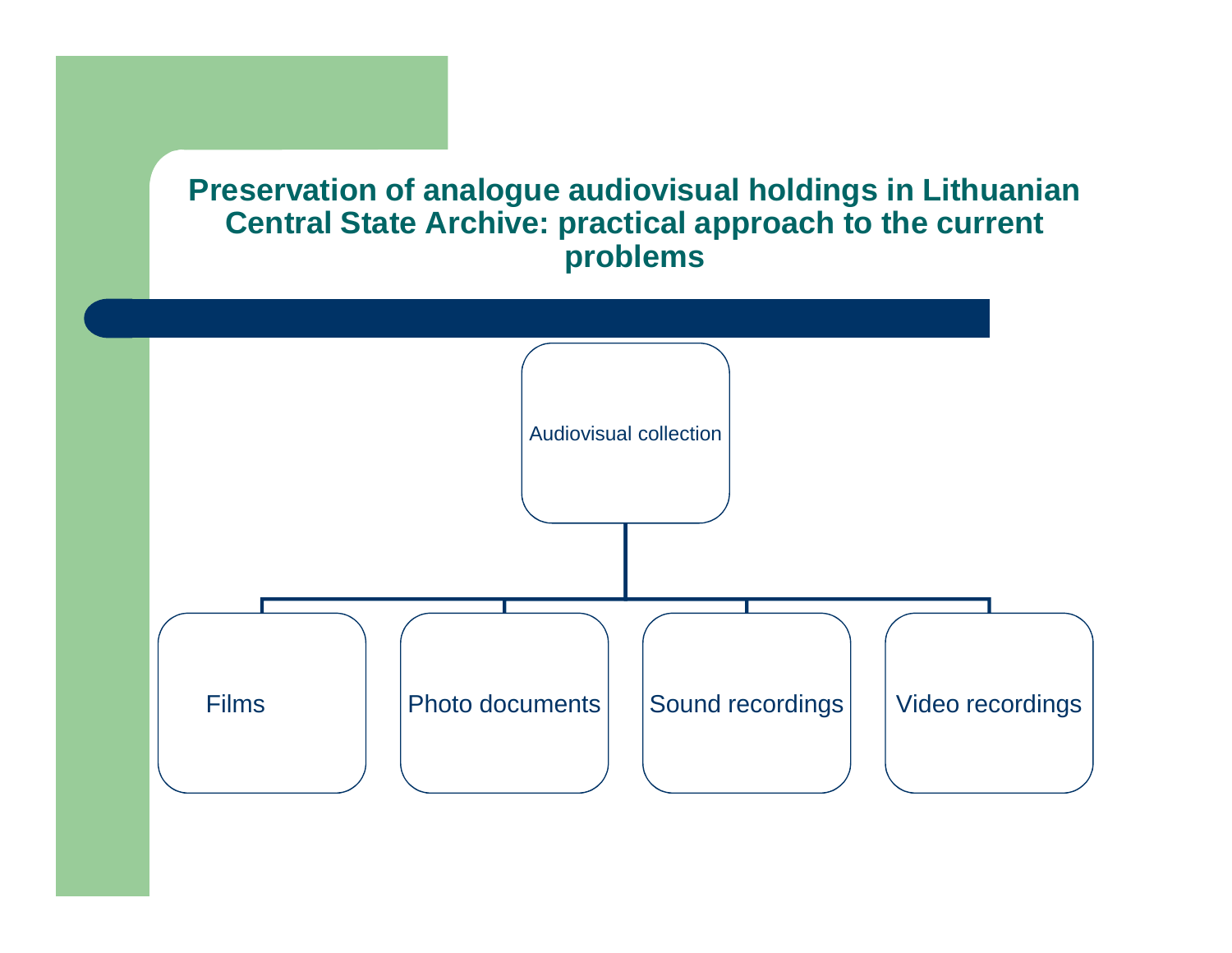## Control of temperature and relative humidity:

- $\bullet$ • 16 $\pm 2^{\circ}$ C and 45  $\pm 5%$  - photodocuments, sound and video recordings
- $12 \pm 2^\circ \text{C}$  and  $45 \pm 5\%$  films
- $\bullet$ Too dry in winter and too wet in summer
- $\bullet$  The attempts of archivists can be unsuccessful because of the abnormal weather conditions
- $\bullet$ Any good experience dealing with this problem?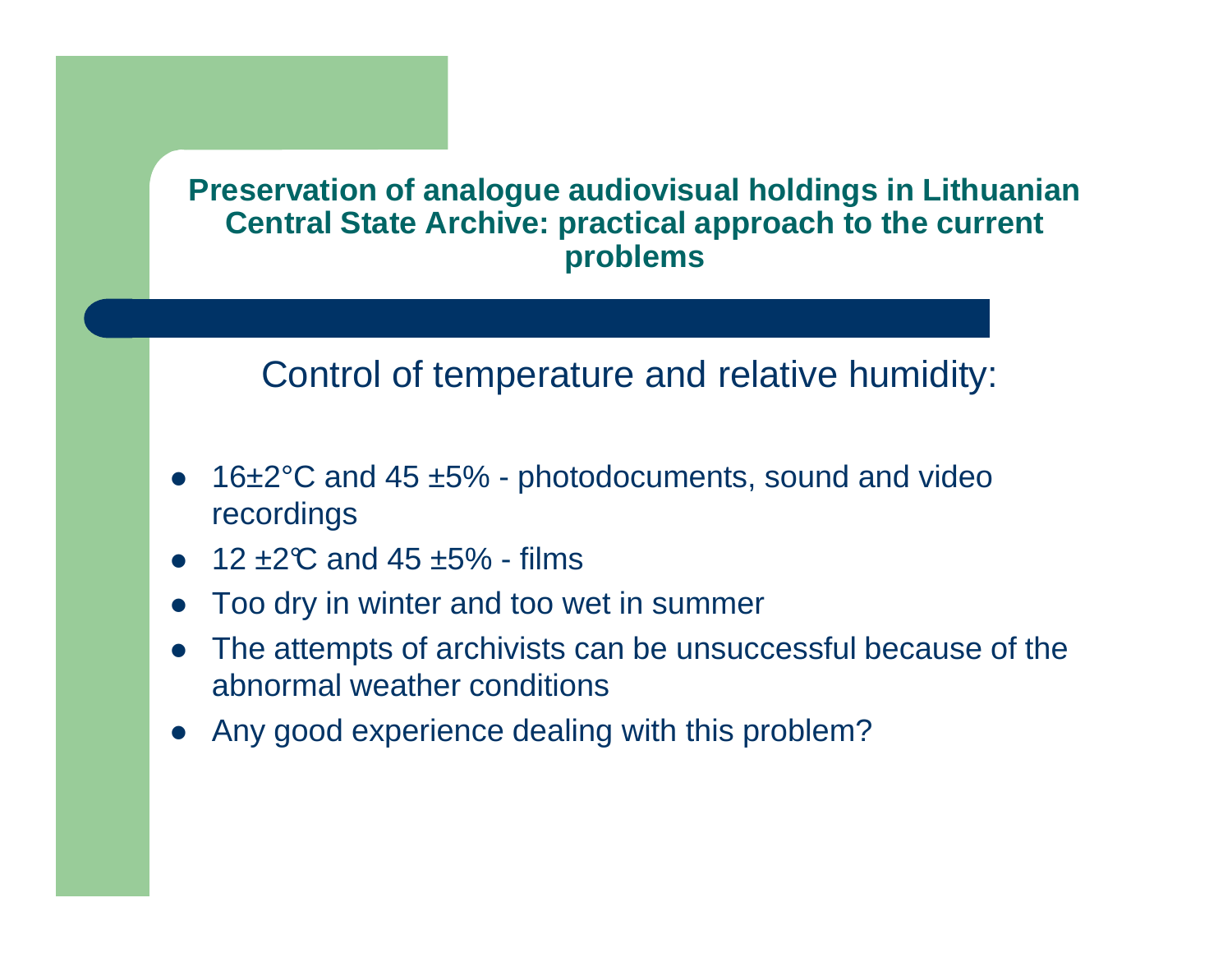- $\bullet$  The main issue of the audiovisual collection's preservation policy – digitisation
- $\bullet$  The preservation, restoration, conservation and physical condition's control of analogue audiovisual documents  $\mathcal{L}_{\mathcal{A}}$  , and the set of  $\mathcal{L}_{\mathcal{A}}$ sometimes the secondary matter
- $\bullet$  Balance between digitisation and preservation of physical analogue carriers
- $\bullet$  The number of preserved analogue audiovisual documents constantly grows
- $\bullet$ Inevitable grow of safeguarding problems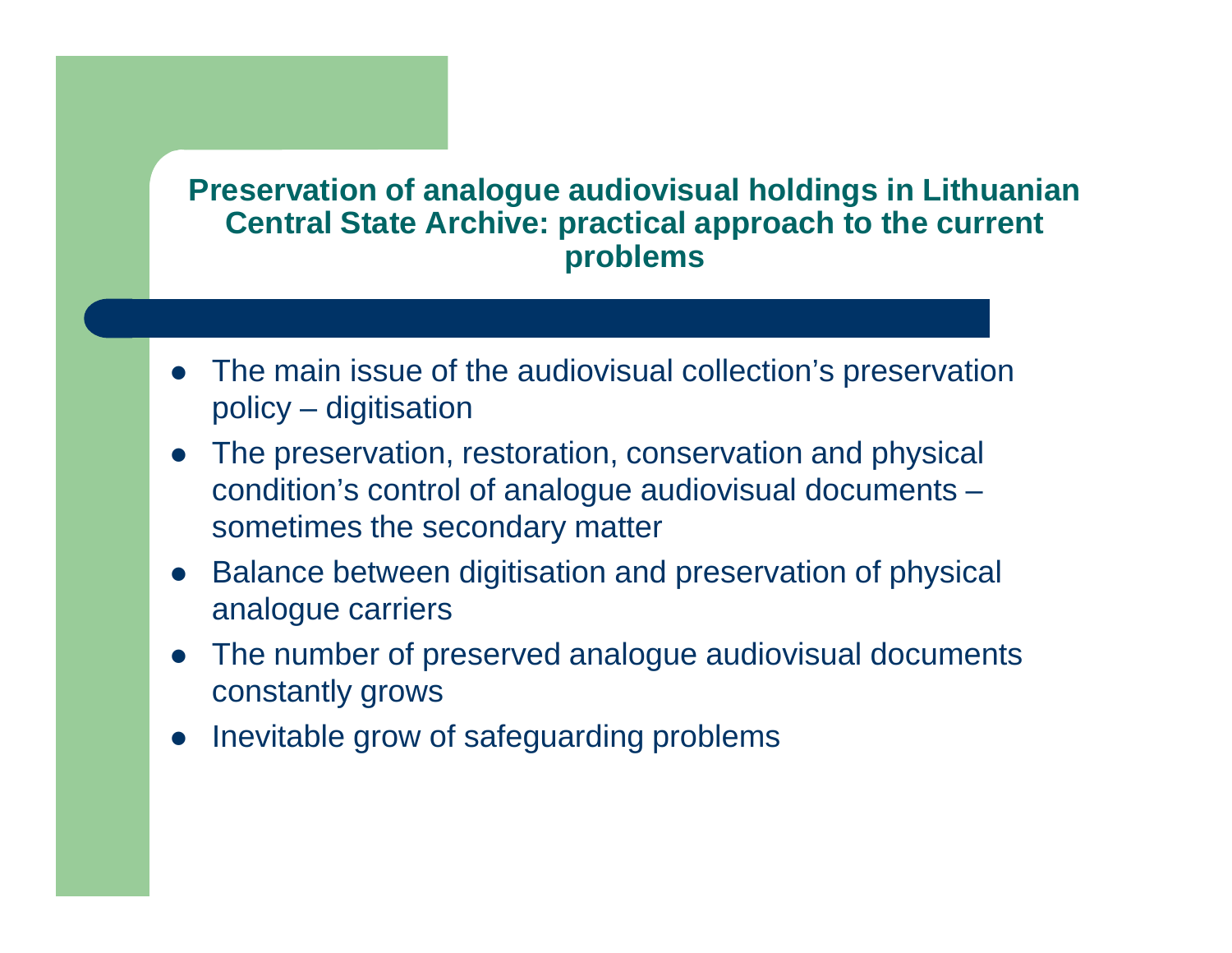#### **Analog film documents**

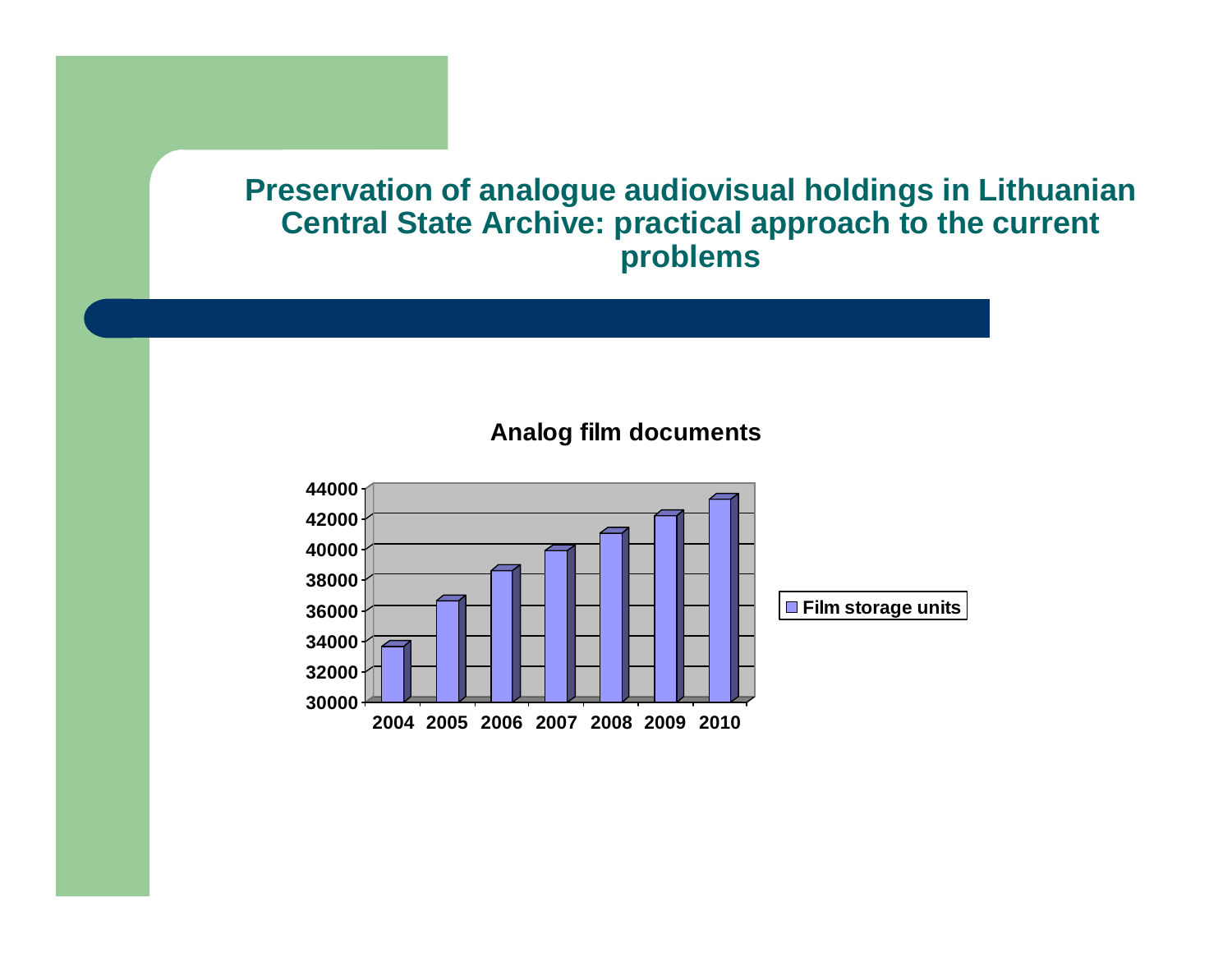#### **Analogue photodocuments**

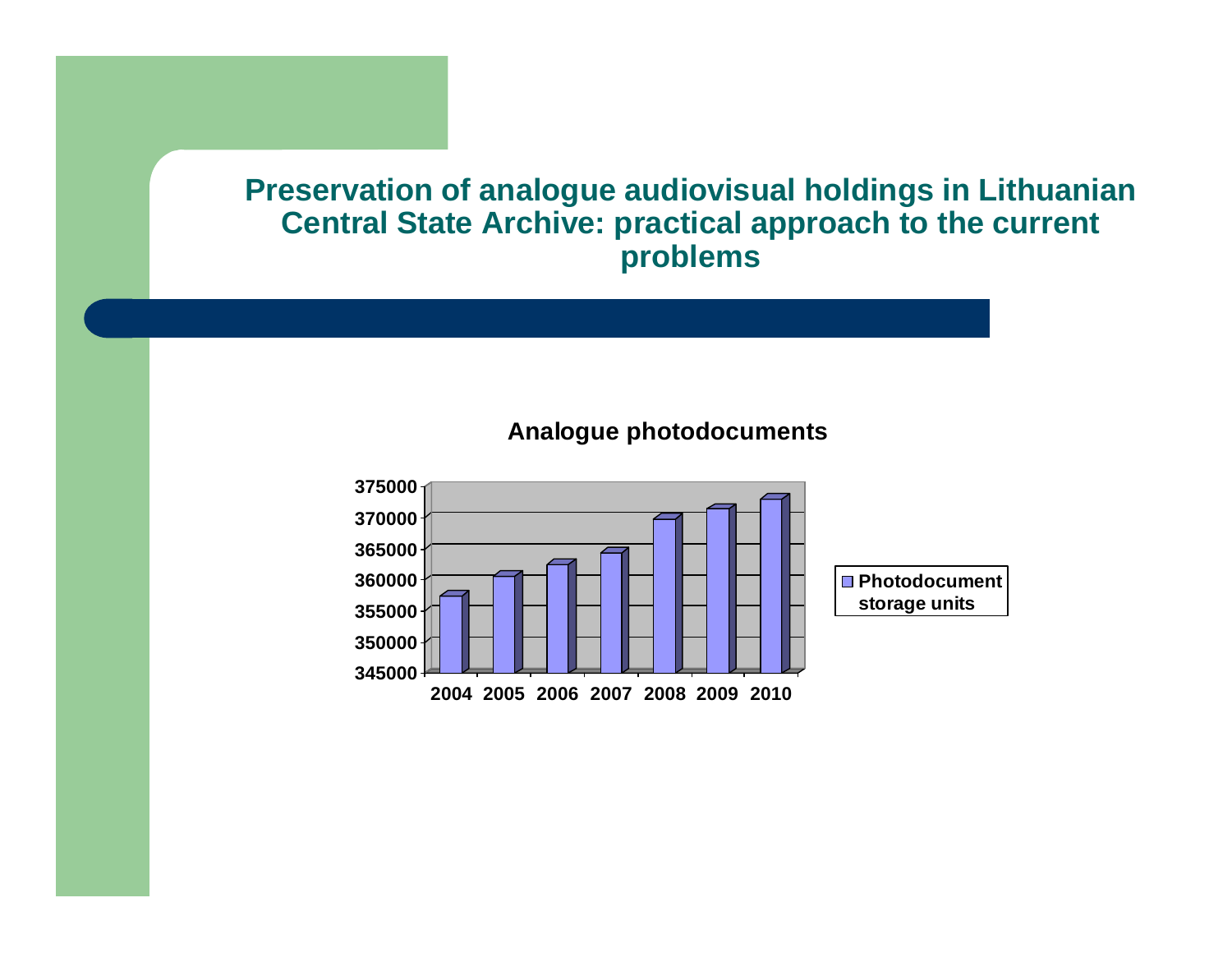#### **Analogue sound recordings**

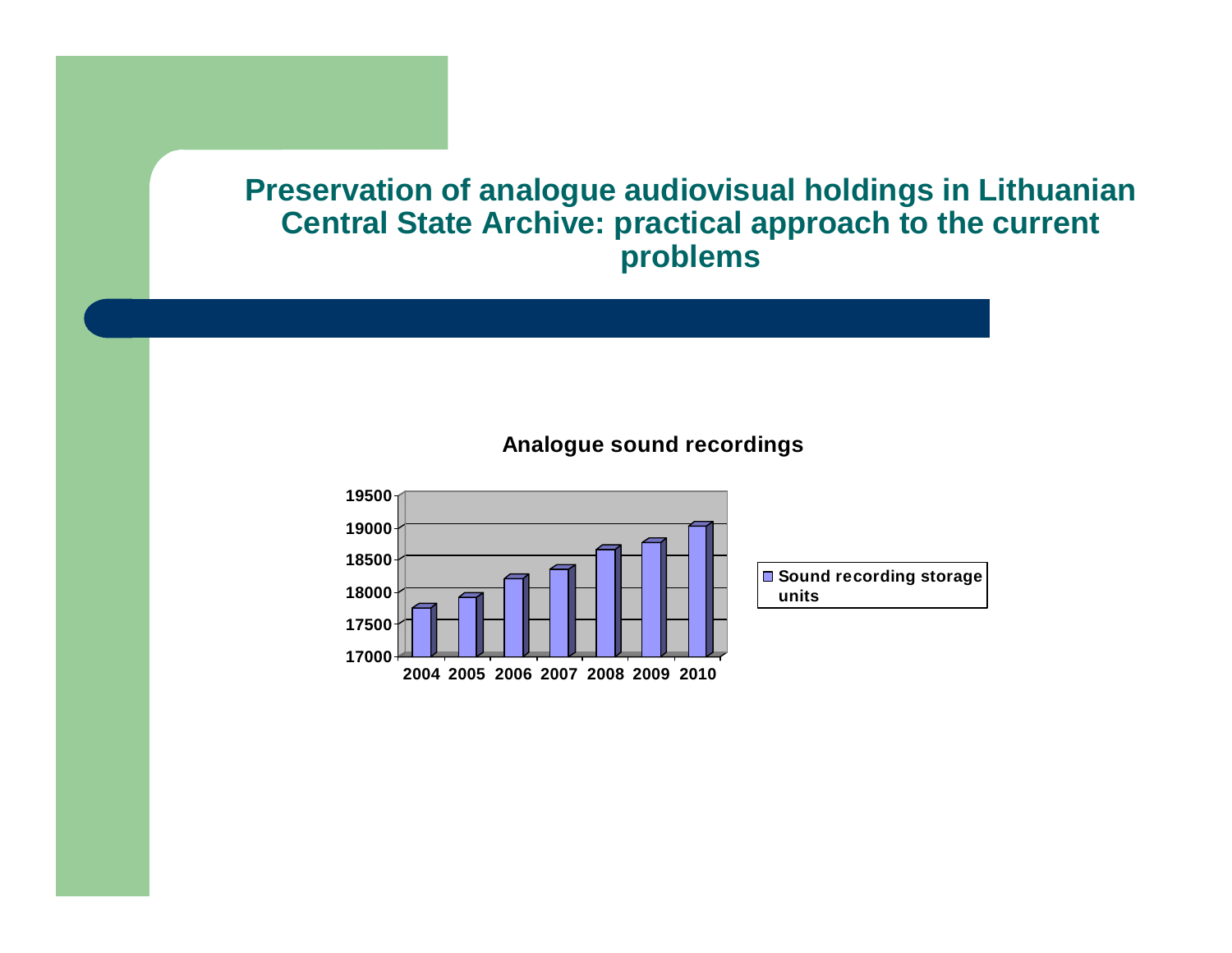#### **Analogue video recordings**

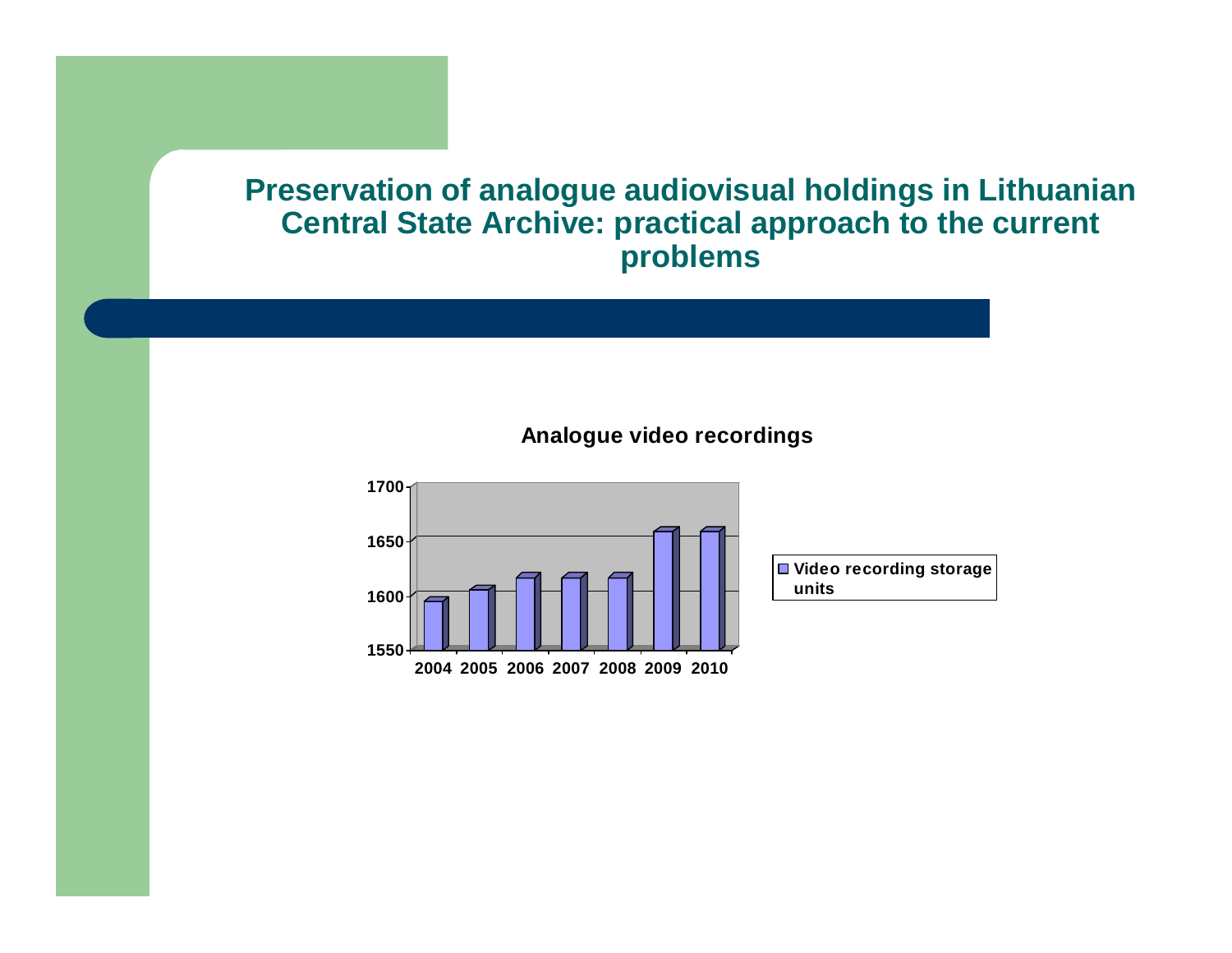- Increase of analogue films  $-$  almost 10.000 storage units
- Increase of analogue photodocuments – almost 16.000 storage units
- Increase of analogue sound recordings almost 1.300 storage units
- Number of analog video recordings increased a little
- Two reasons: analogue video technologies emerged not too long ago and had been changed by digital ones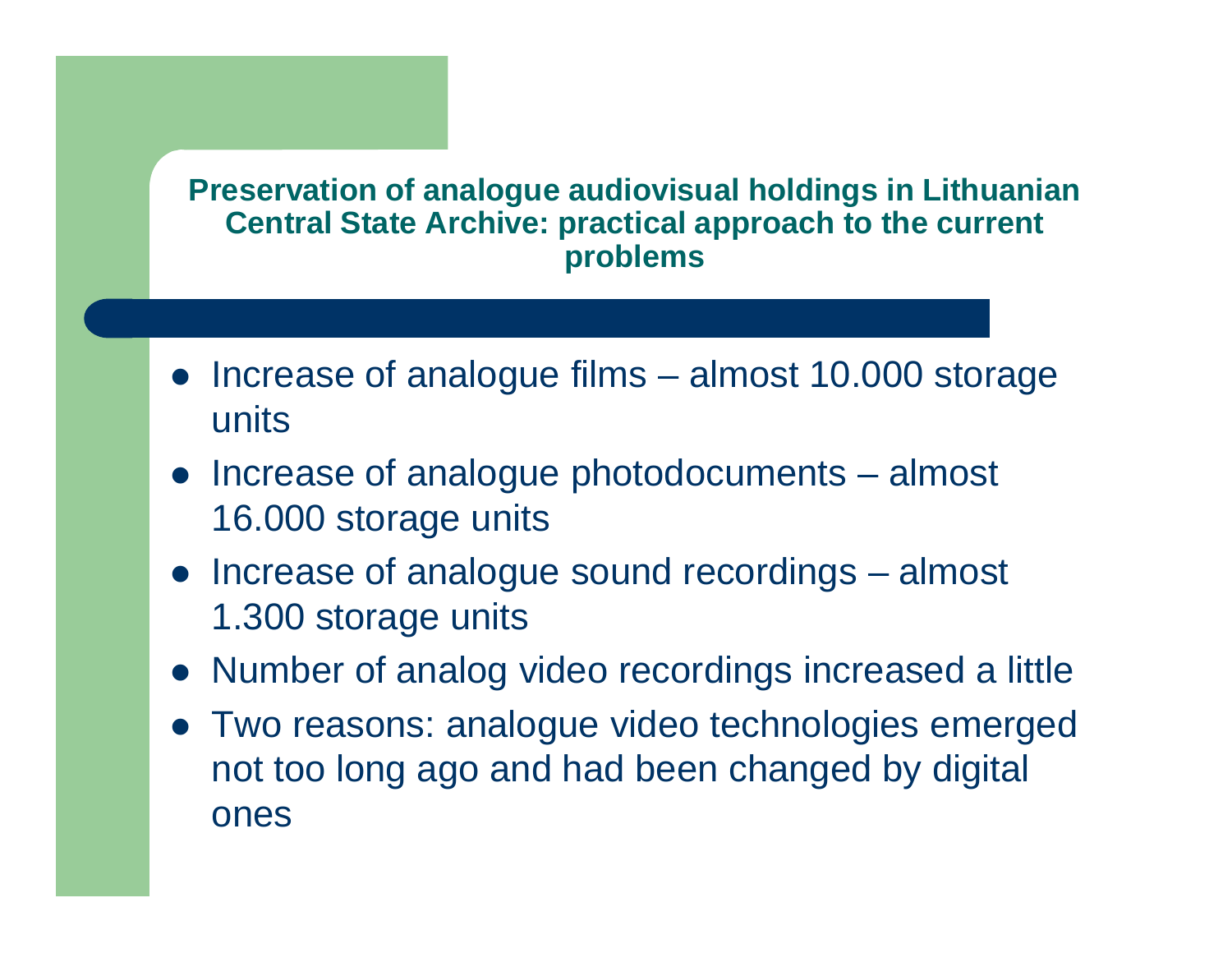- Analogue audiovisual documents' preservation requires a lot of financial, time and human resources
- Preparation for the long time storage –– more than 6.000 units of documents each year
- Since 1993 constant control of the physical condition
- Since 2000 conservation (additional chemical fixation) of photo negatives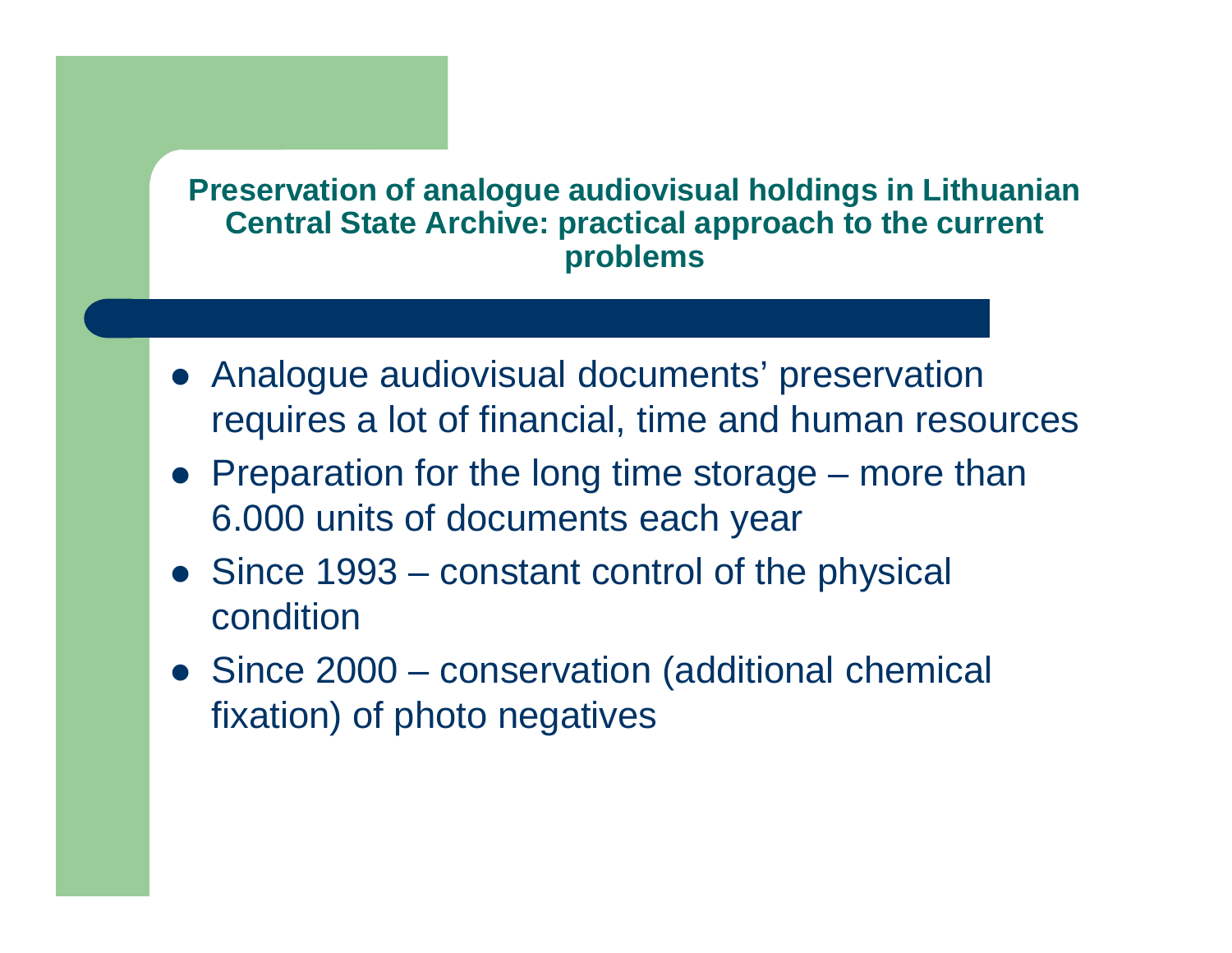# What does the preparation of the document for the long time storage mean?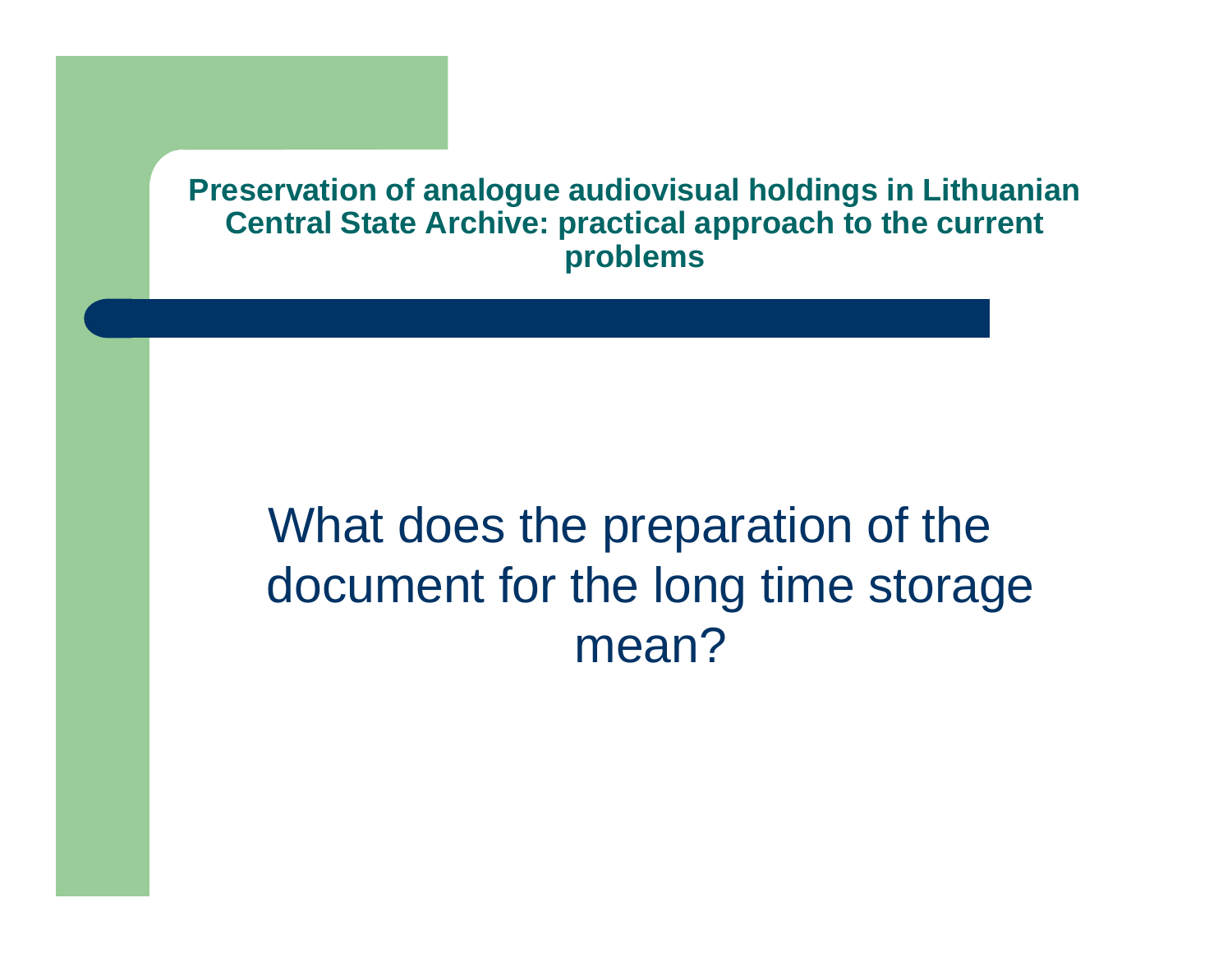- Over winding of each new film tape
- Humidification of the tapes the solution consists of 15% acetone, 25 % glycerin and 60% water
- Situations when Archive's specialists couldn't lower the nitro tape shrinkage
- Any idea about the solution of this problem?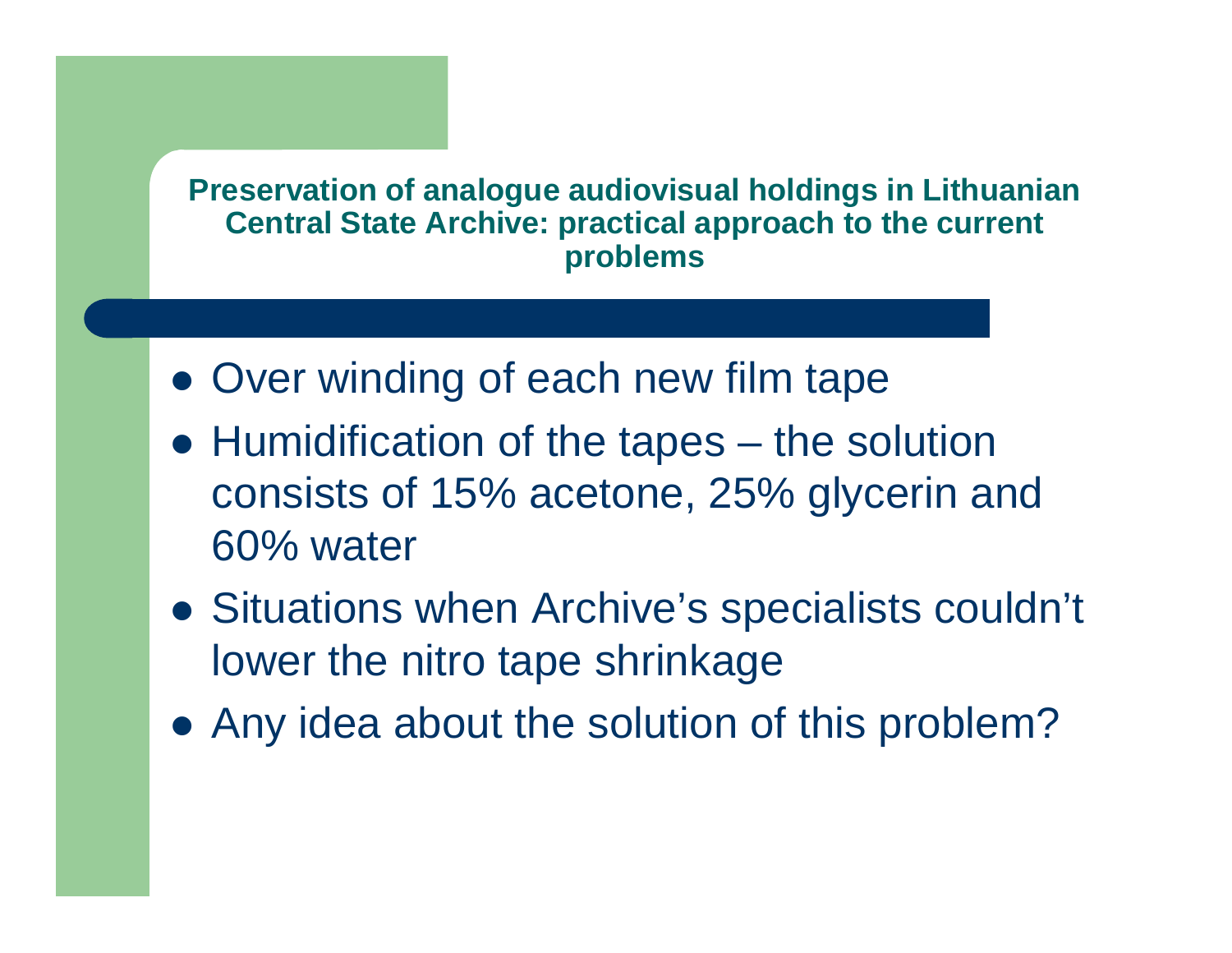- The codification of each new photo negative
- The conservation the solution consisting of sodium bisulphate, sodium sulphite, vinegar acid and water
- About 1.500 black-and-white photo negatives are facing the conservation each year
- Quite good results of the conservation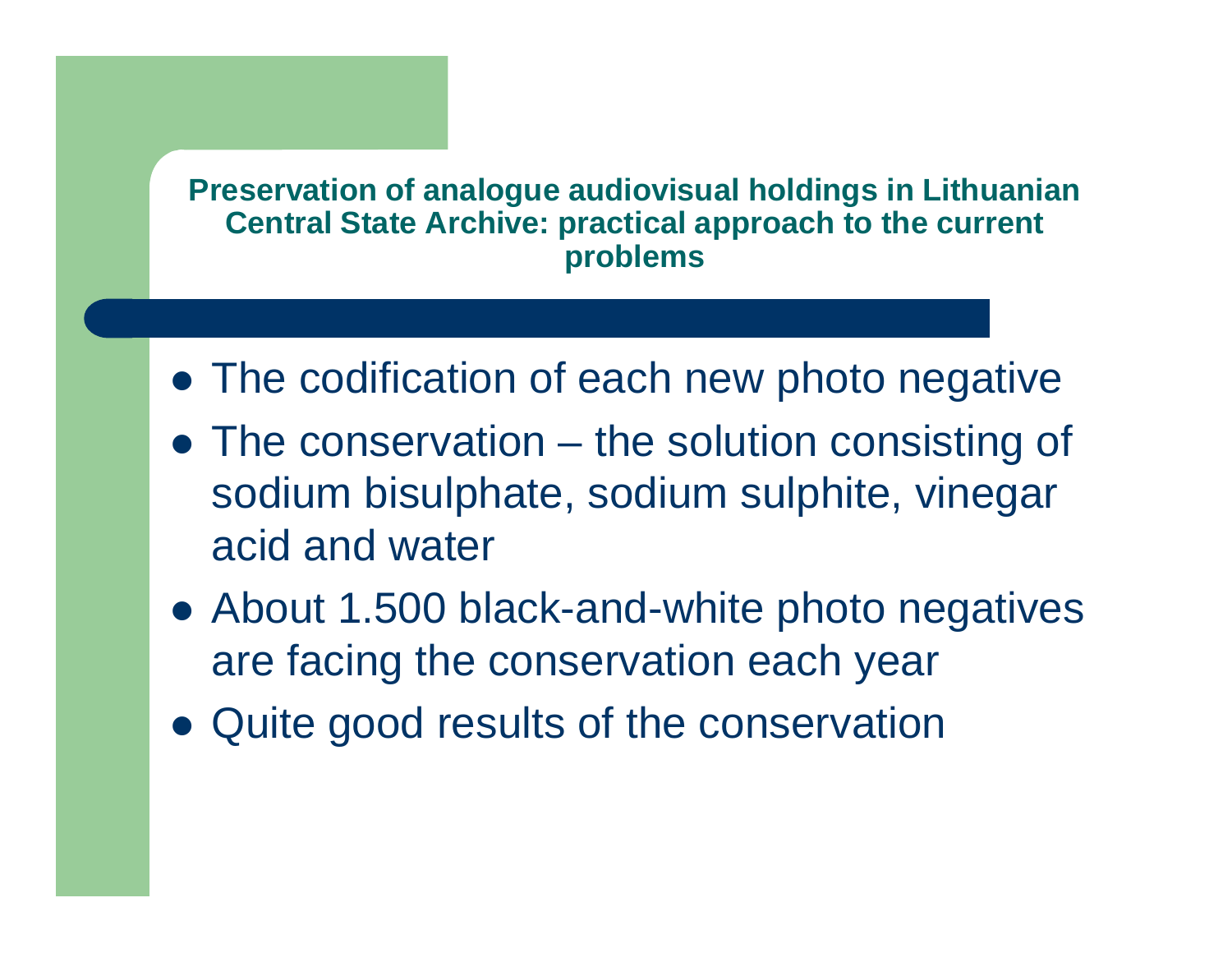- The conservation method is almost perfect
- How much you can forecast, if the chemical treatment of photo negatives doesn't cause the damages which will emerge only in the future?
- **The question for thinking and discussion**
- What about the conservation of color photo negatives – any experience in this sphere?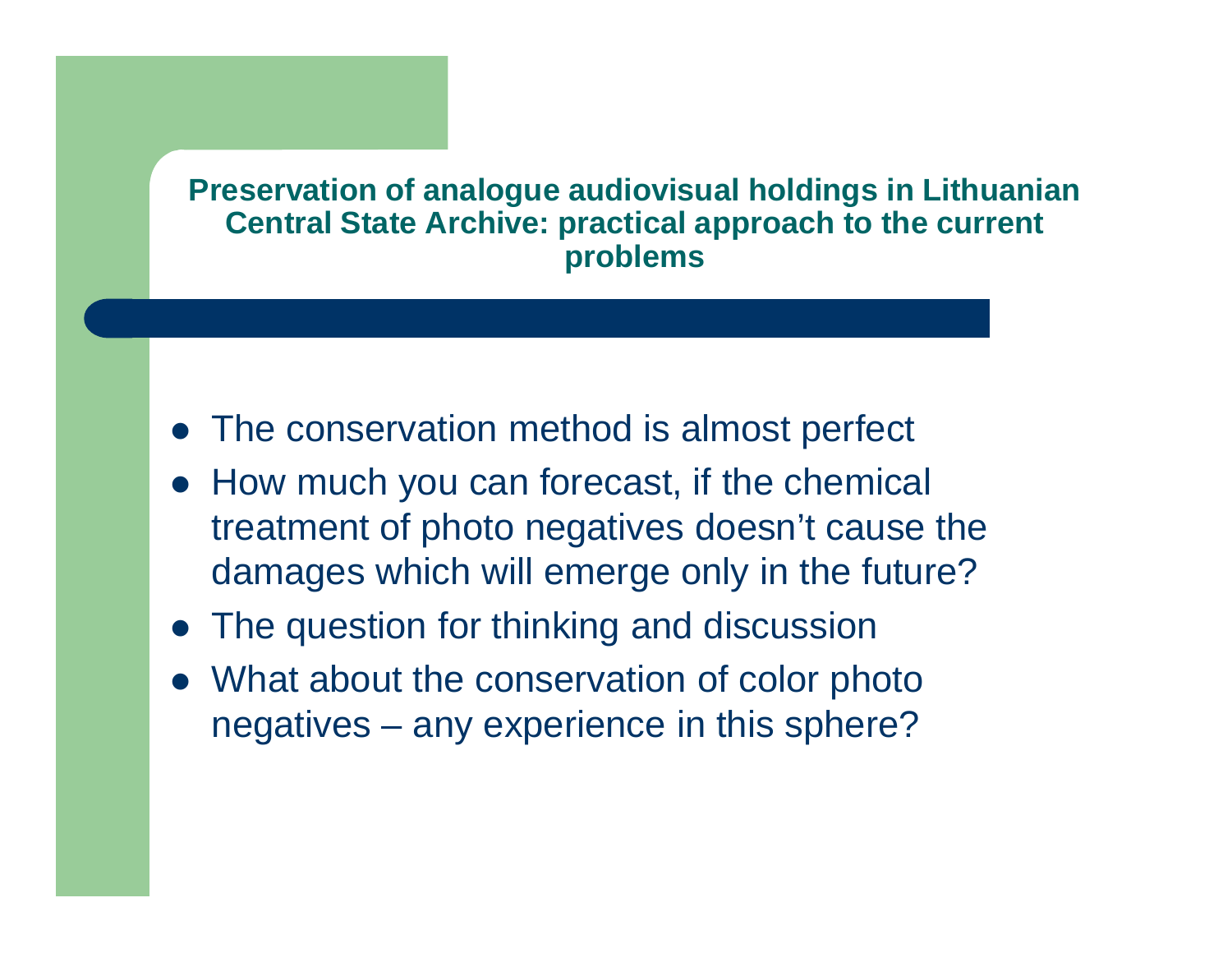## Each photo negative is stored in special plain glassine envelopes – a very good means of storing negatives

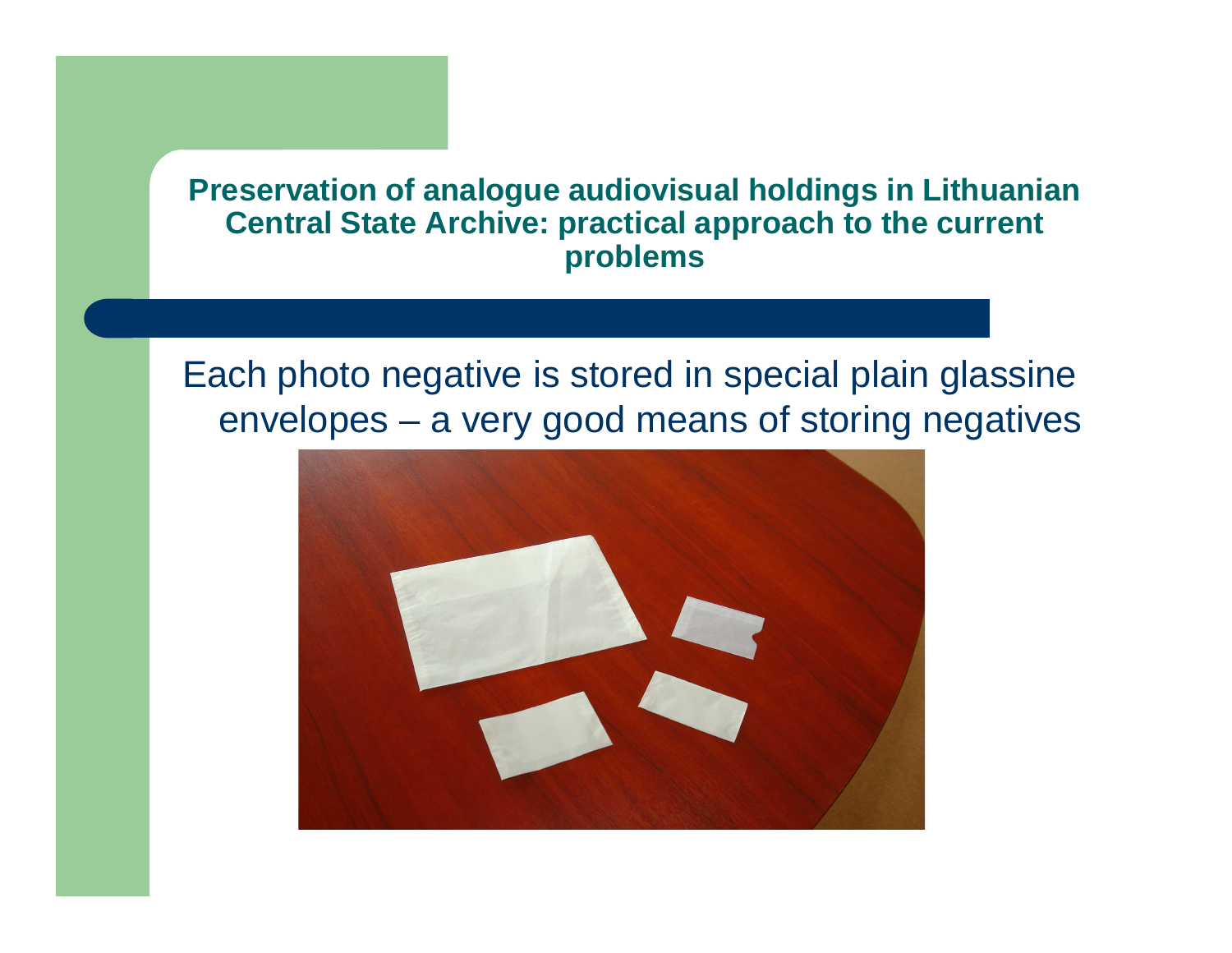- Till 2009 the envelopes are beeing made in the Archive
- **High cost of envelopes**
- **No production in Lithuania**
- The producer in the USA a quite low price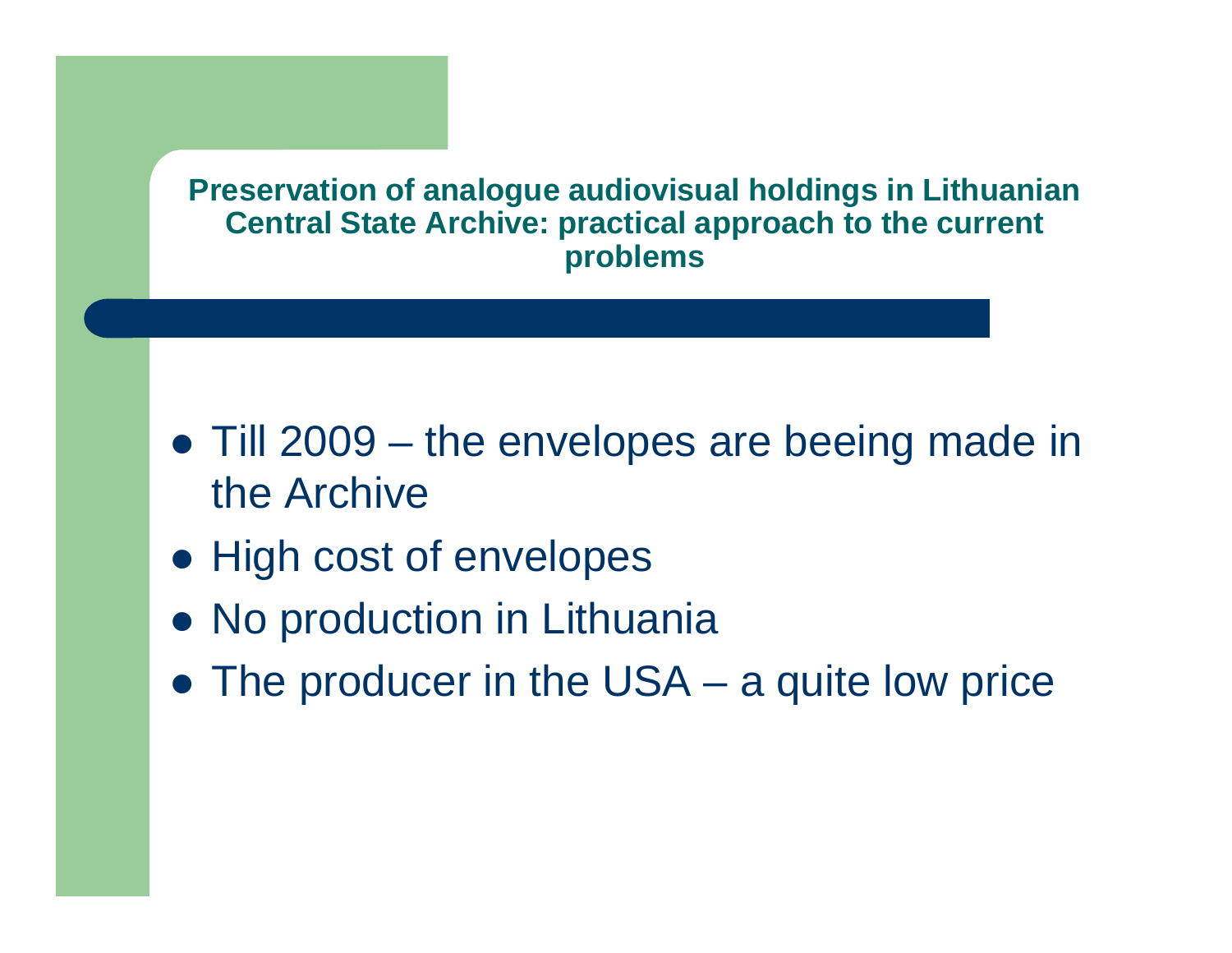- Work not only with new collected analog audiovisual documents
- The constant control of physical condition of documents is very necessary
- Nitro tapes rewinding approximately every 3 years, acetate tapes – approximately every 6-7 years
- About 7.300 storage units every year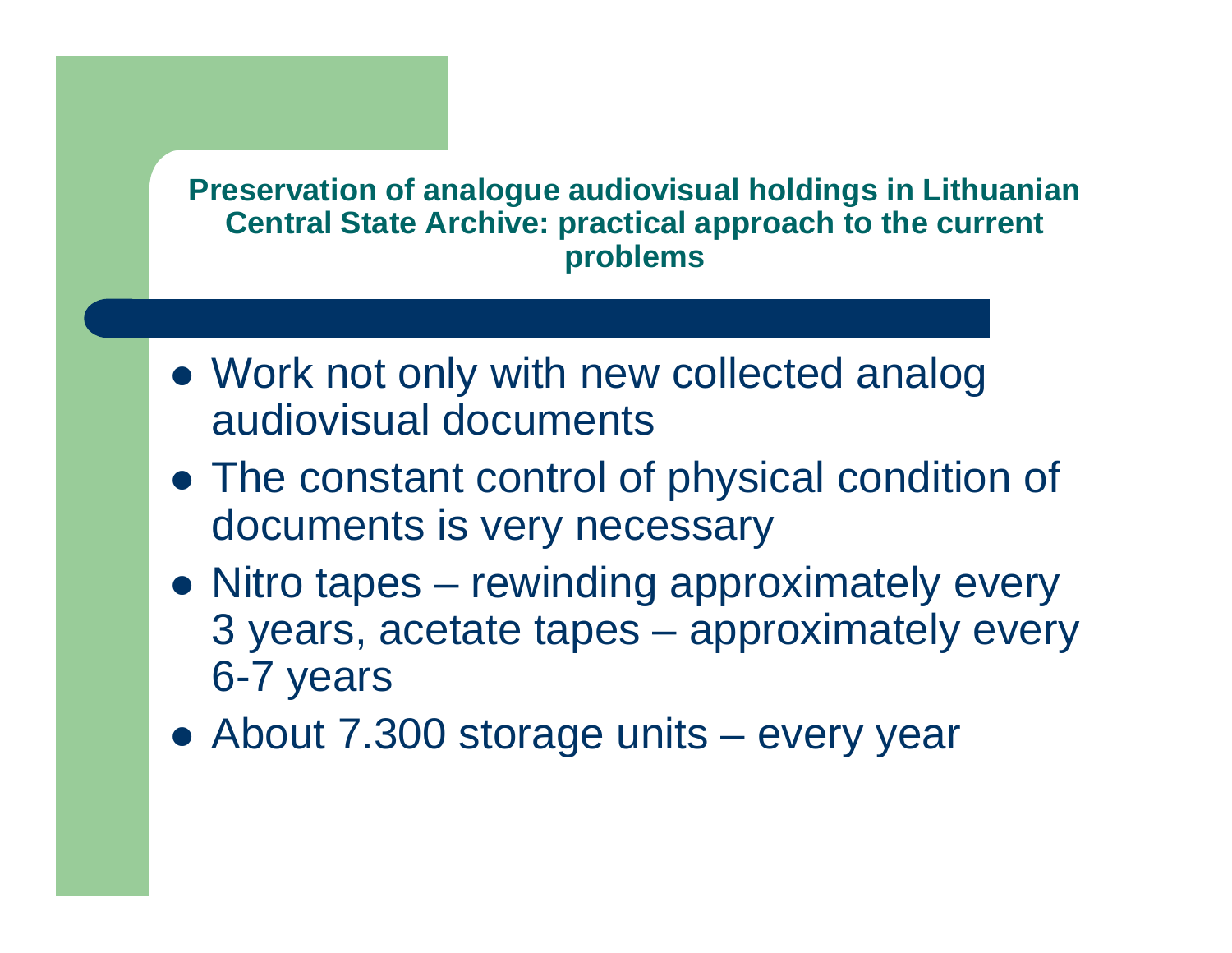- One of the serious problems the preservation of nitrate films nitrate films
- 5.820 storage units of nitro tapes
- More and more damages from hydrolysis we lose a part of the content
- The rise of tape shrinkage
- How to slow the natural aging of physical carriers of analogue documents and is it possible to do this?
- $\bullet$  Is it worth to make a lot of attempts we can<br>extend the content by digitization? safeguard the content by digitization?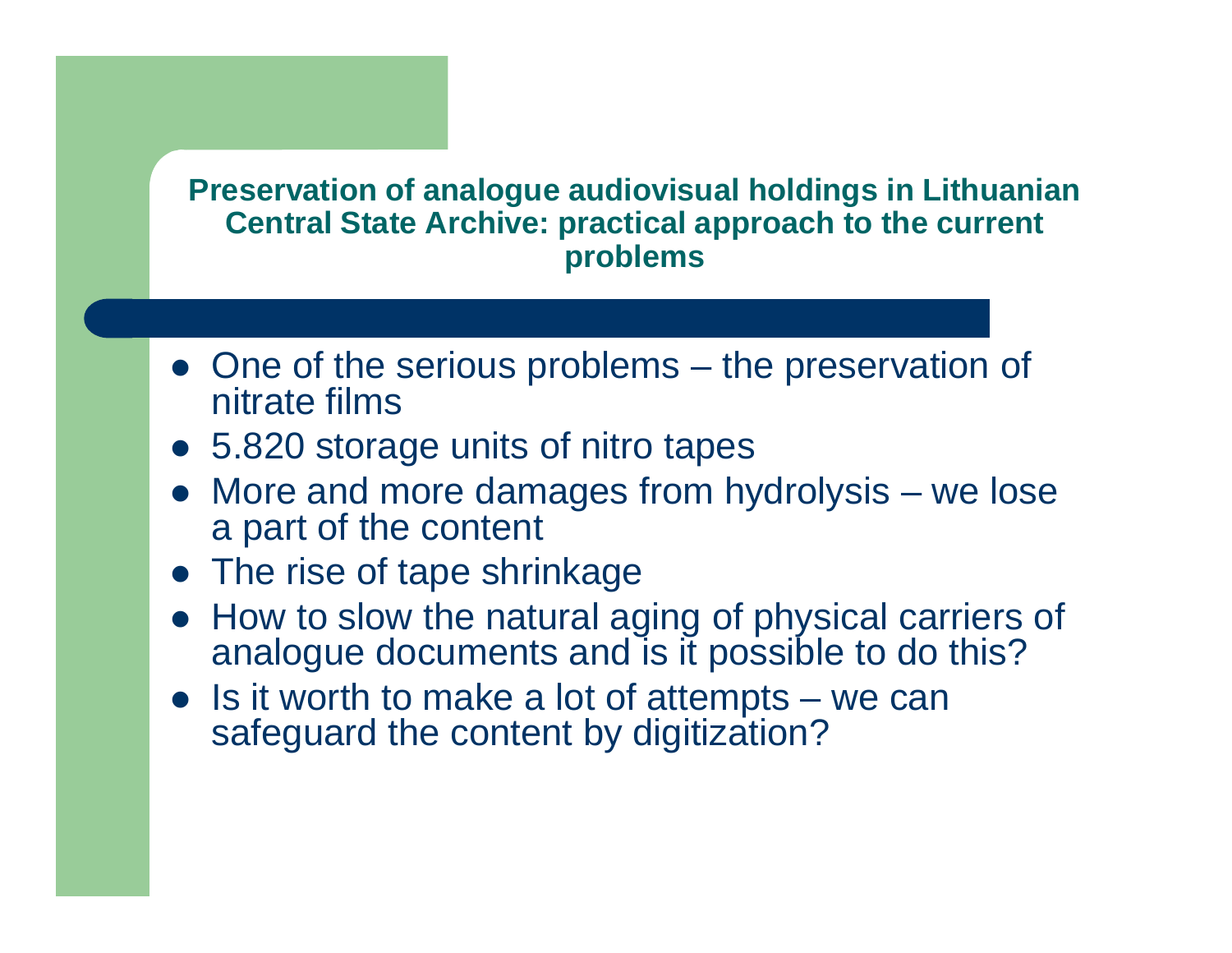- Another serious problem a well known vinegar syndrome
- First of all the vinegar acide damages magnetic sound tapes of films
- The medium term of preservation of such tapes is 35 years
- The test of vinegar syndrome, using AD strips from Denmark enterprise Dancan
- 5.907 storage units were tested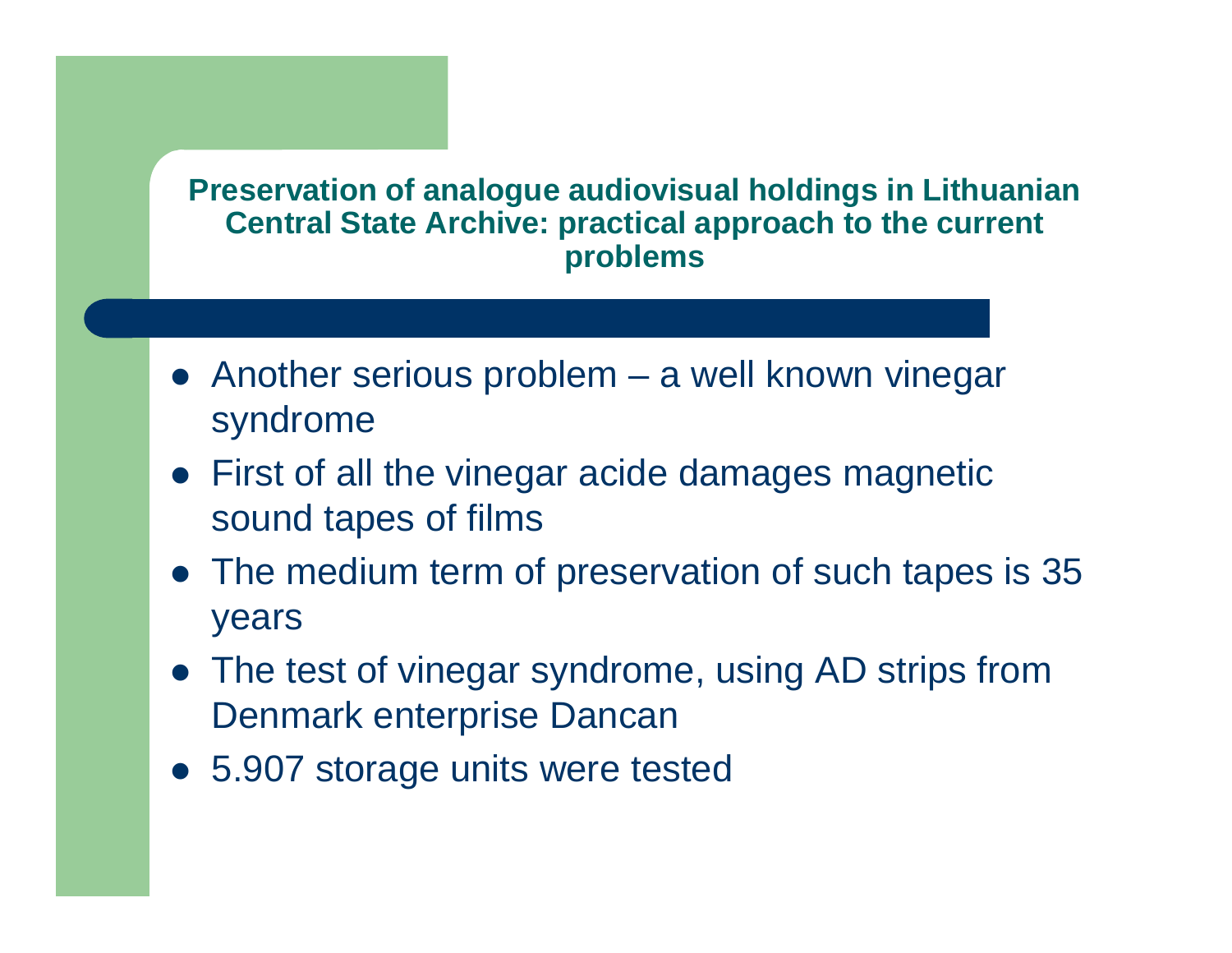| The period | "1" level<br>(number/percent) | " $2$ " and " $3$ " level<br>(number/percent) |
|------------|-------------------------------|-----------------------------------------------|
| 1953-1967  | 690 units / 89%               | 87 units / 11 %                               |
| 1968-1976  | 709 units / 38 %              | 1145 units / 62 %                             |
| 1977-1995  | 3102 units / 95 %             | 174 units $/5 \%$                             |

• Especially the "3" level is typical to tapes, produced in 1972-1974, i.e. before 36-38 years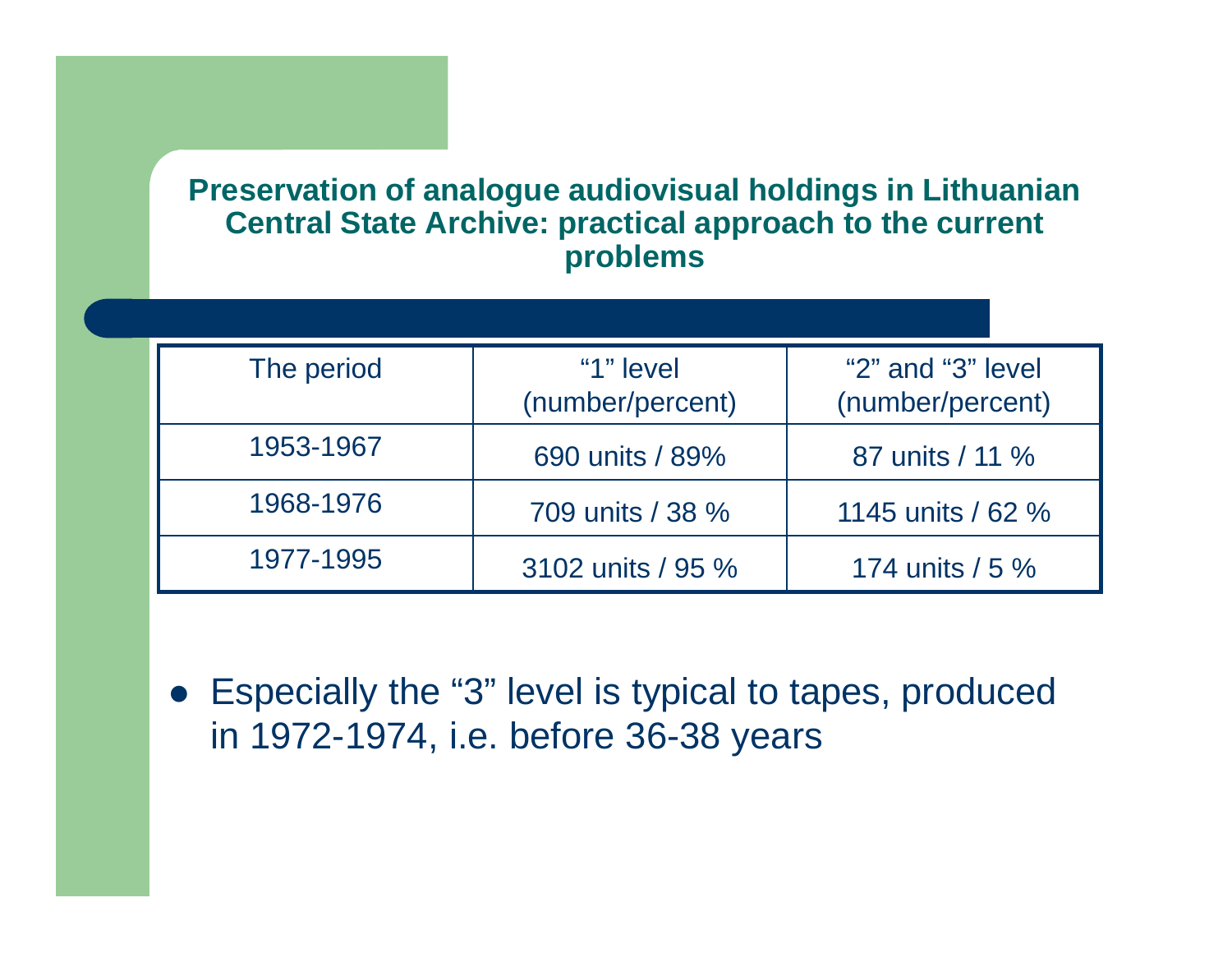- The medium term of preservation of other acetate tapes is 70 years
- The vinegar syndrome test for color film tapes from different period
- Tapes are not damaged
- How to slow down the vinegar syndrome process?
- Any successful experience in this sphere?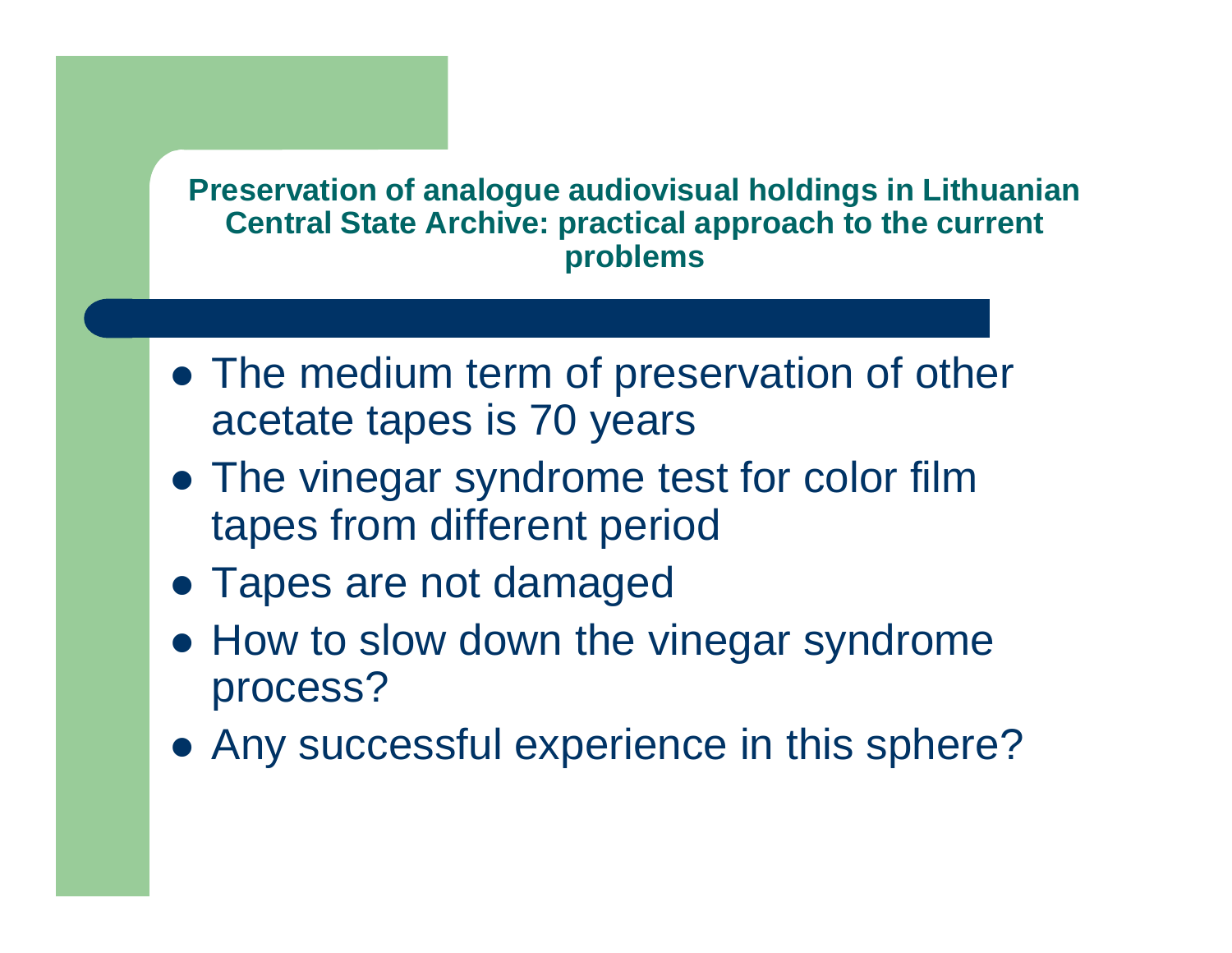- Constant control of the physical condition of magnetic tapes of sound recordings
- 2.200 storage units each year
- How to kill the mould which has damaged magnetic sound tapes?
- No preventive fungicide treatment of magnetic sound tapes in Lithuania – no specialists of this sphere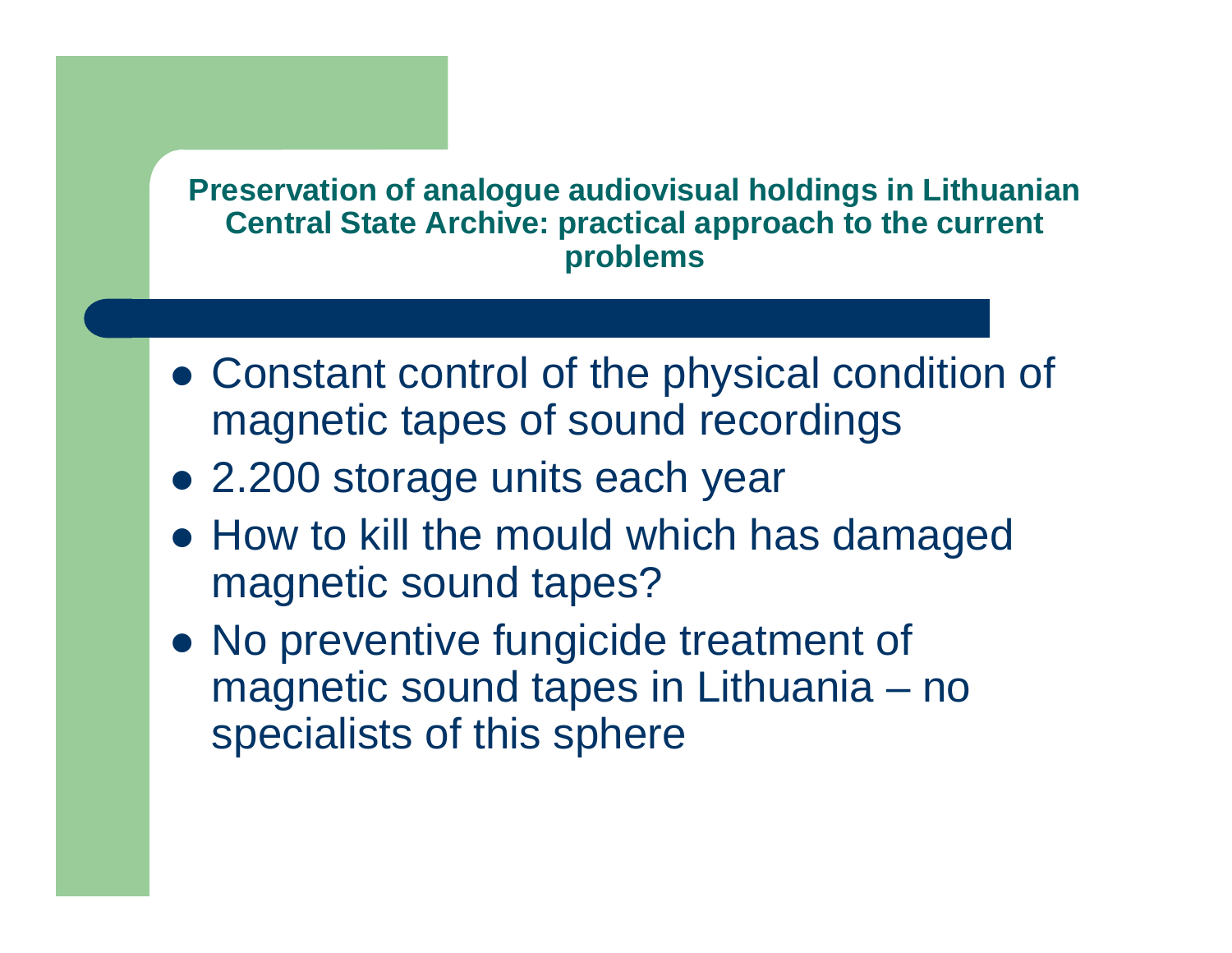- Some tests of fungicide treatment in the Archive using chemical reagent – biphenyl
- The tapes seemed clear after the treatment
- Two reasons for not continuing this treatment
- Has the mould really disappeared?
- Biphenyl is quite dangerous
- What to do does anyone knows the answer?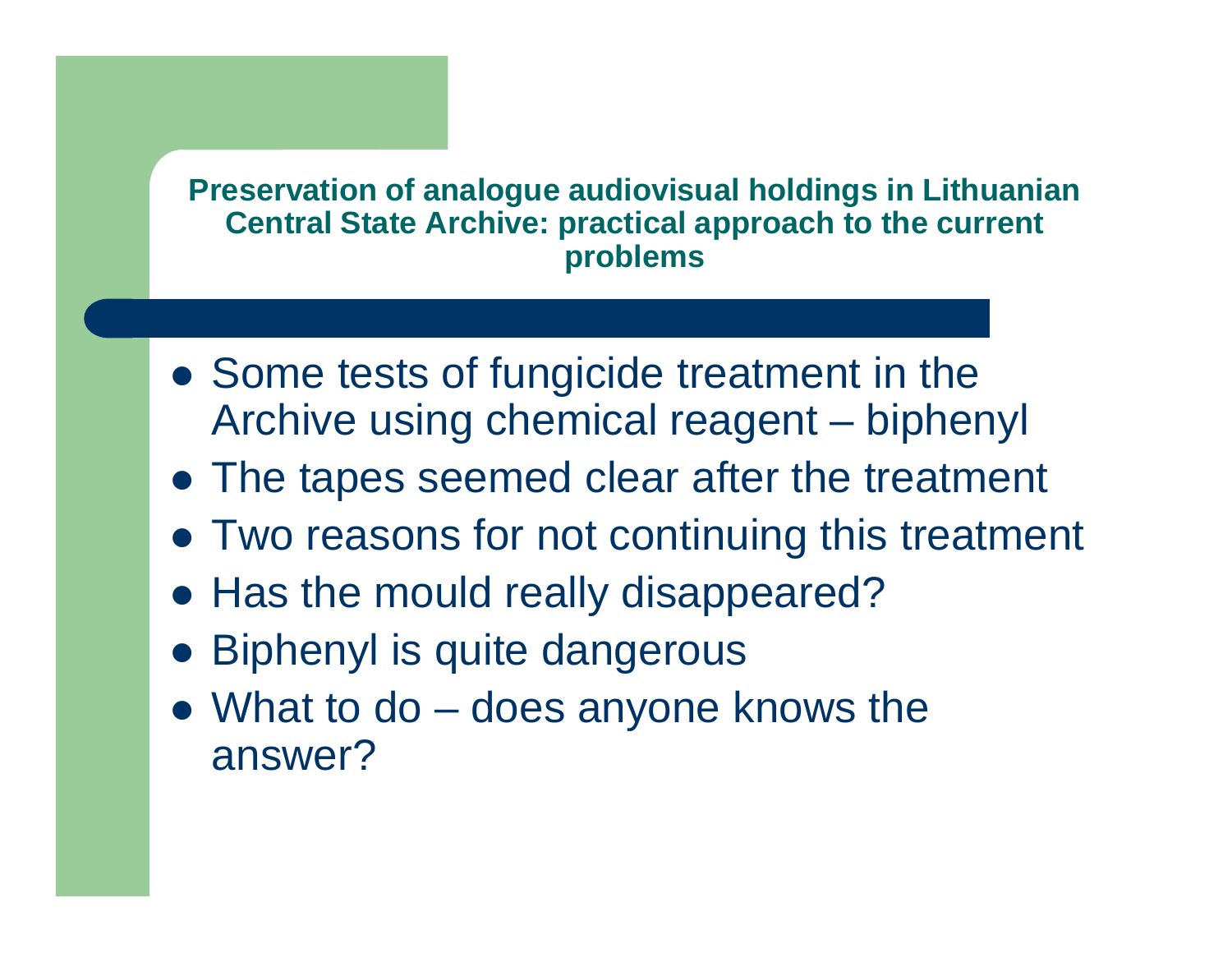- A lot of good specialists working in the Archive
- Still one but  $\mathcal{L}_{\mathcal{A}}$  , the state of the state  $\mathcal{L}_{\mathcal{A}}$ – there is no school in Lithuania, preparing the specialists of analog audiovisual archives
- Any study program which can possibly be related to audiovisual archives or audiovisual documents?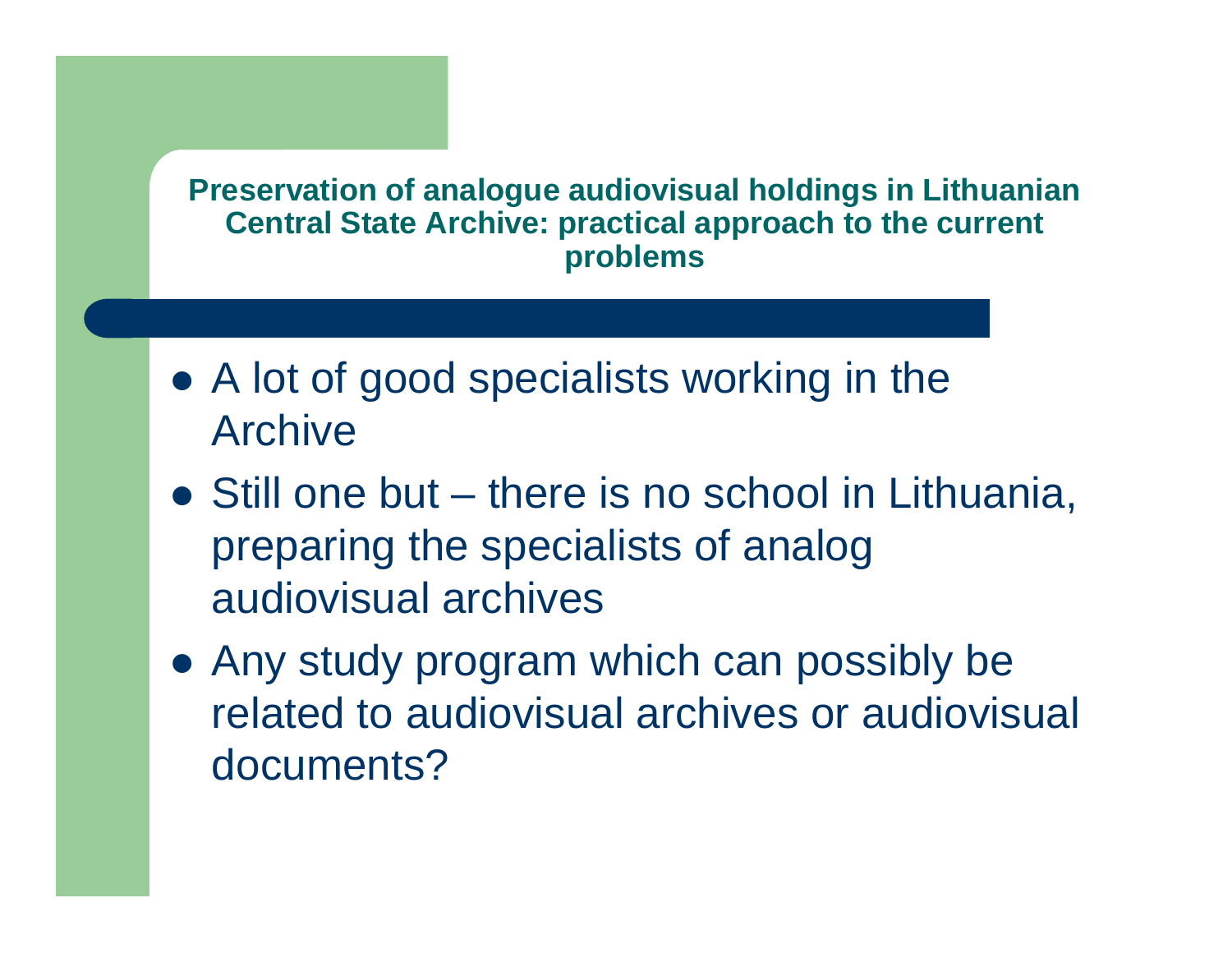- Vilnius University the bachelor degree in archival studies, but no separate study programs about audiovisual matters
- Vilnius Art Academy preparation of photography and media art specialists, almost not related to the analog audiovisual archives
- Vilnius College of Technologies and Design the specialists of photographic technology are prepared, it is related to analogue photo documents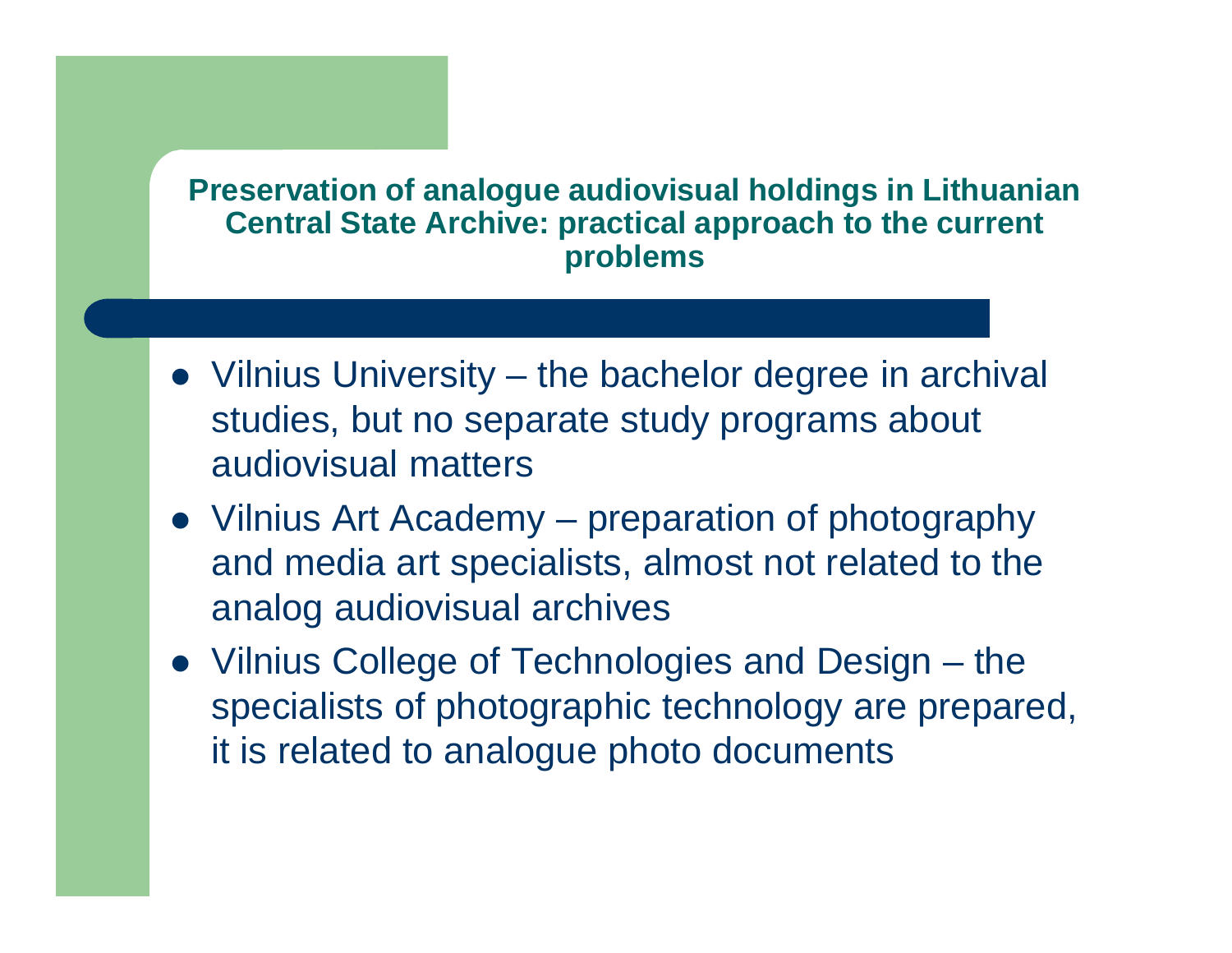- Does Lithuania really need specialists of analogue audiovisual archives?
- The often answer  $\mathcal{L}_{\mathcal{A}}$  , the state of the state  $\mathcal{L}_{\mathcal{A}}$  Lithuania is small, all can be digitized, etc.
- Won't the Archive miss some human resources and the qualified specialists for the preservation works in the future?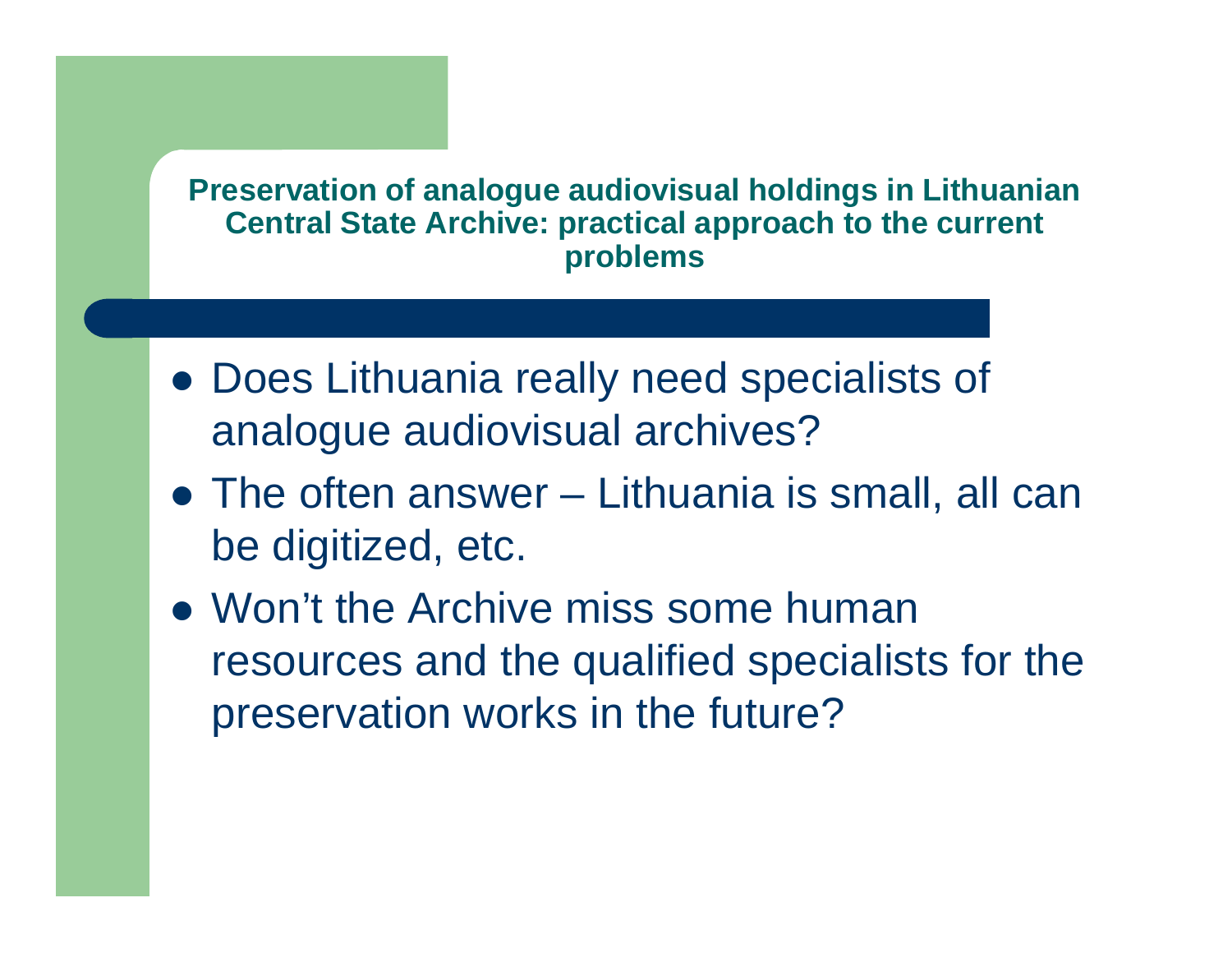# Questions?